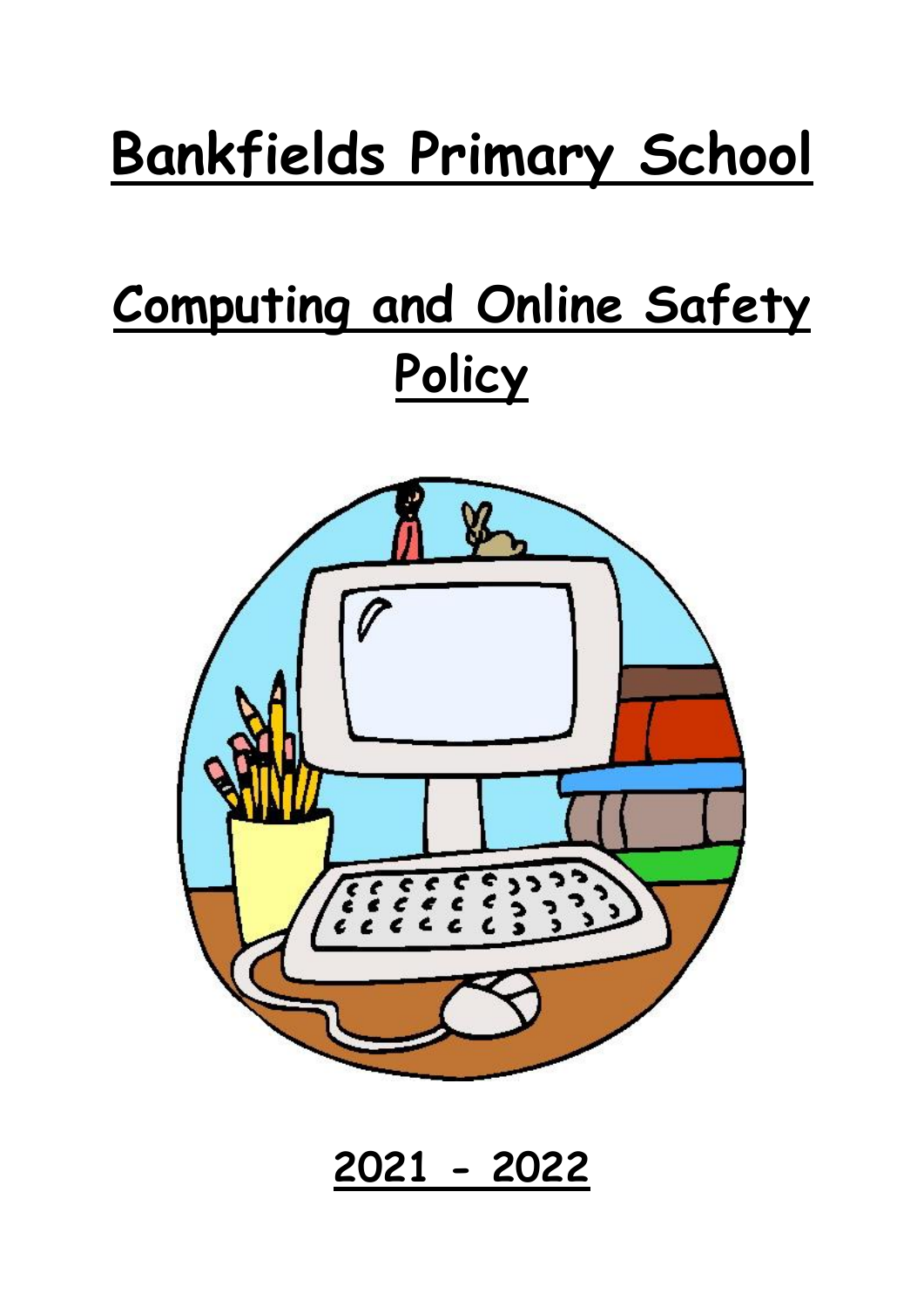#### **Computing at Bankfields Primary School**

This policy sets out our school's vision, aims, principles and strategies for the delivery of Computing and the use of technology to support the curriculum at Bankfields Primary School and should be read in conjunction with the 'Policy for the Safe use of ICT'. This policy was written in 2020 and will be reviewed every two years. This policy should be read in alliance with the following documents:

- Computing key concepts document
- Computing whole school key knowledge progression document
- Computing individual long term plans

#### **Curriculum Intent**

At Bankfields, our intent for computing provision is to prepare our pupils for the digital world. We want to develop the children's understanding of the digital world that they live in, and help them to develop the skills and knowledge they need to pursue their love of computing in both education and the world of work. Our computing curriculum is designed to help promote our children to become positive citizens, who communicate respectfully online in both the society we live in and in school by completing termly online safety lessons that explores a wide range of topics such as, digital footprints, terms and conditions, online bullying and fake news. As a school, we have numerous visitors from the computing work force that develop new skills with the children and help establish an interest in a computing role for our children in the future. During lessons, children are taught many computing skills that are essential in allowing children to be confident, creative and independent learners such as understanding the use of the internet, how we store digital content, input and output, the use of computer networks and how we can present information using different software. Children are given the opportunity to design and create their own algorithms, debug algorithms, evaluate algorithms, whilst continuing to broaden their use of computational language. This may be seen through Bee-Bot activities, physical algorithms, sorting cards and Espresso coding activities. It is our intent at Bankfields, for our children to be confident with the computing skills they have learnt, so that they can be used outside of school and further in their education and careers.

#### **Computing at Bankfields Primary School**

At Bankfields Primary school, our aim is to produce learners who are confident, effective users of technology and who also are equipped with the confidence and capability to use ICT and computing throughout their later life. We recognise and respond to new developments in technology and use ICT and computing as a tool to enhance learning throughout the curriculum. We are committed to a high quality and sustainable programme of Computing teaching across the school, which is accessible to all children at their own level. At Bankfields, we aim to develop the understanding of how to use ICT and computing safely and responsibly. Our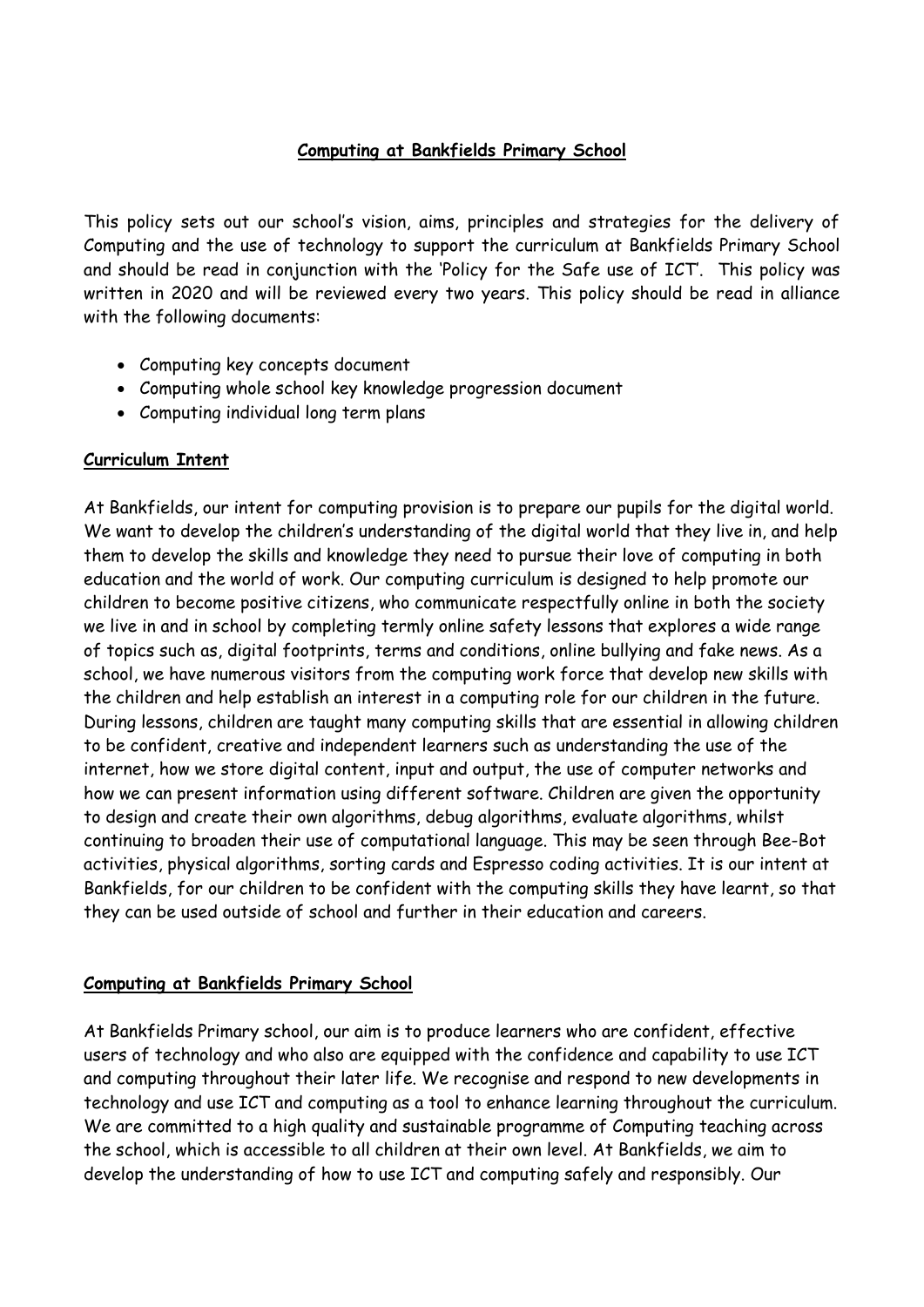teachers are encouraged to progressively develop pupils' Computing skills and capability through relevant, challenging and enjoyable curriculum for all pupils.

Our Computing curriculum, meets the requirements of the National Curriculum programmes of study for computing and is integrated into the curriculum and used as a truly beneficial tool for learning.

The national curriculum for computing aims to ensure that all pupils:

- Can understand and apply the fundamental principles of computer science, including logic, algorithms, data representation, and communication
- Can analyse problems in computational terms, and have repeated practical experience of writing computer programs in order to solve such problems
- Can evaluate and apply information technology, including new or unfamiliar technologies, analytically to solve problems.
- Are responsible, competent, confident and creative users of information and communication technology.

#### **Inclusive teaching of Computing**

At Bankfields Primary School, we teach computing to all children, whatever their ability, age, gender or race. Computing forms part of our school curriculum policy to provide a broad and balanced education for all children. Each pupil's access to technology varies greatly dependent on the nature of the activity they are involved in. All children have equality of access to appropriate technology in order to develop their personal Computing capability. Teachers are regularly advised on examples of technology which can be provided to support individual children with particular physical, linguistic and educational needs.

#### **Computing and Special Educational Needs Pupils**

At Bankfields Primary School, we believe that all children have the right to access ICT and computing. We provide learning opportunities that are matched to the specific needs of children with learning difficulties. Consequently, in some instances, the use of ICT has a considerable impact on the quality of work that children produce; it increases their confidence and motivation and allows access to parts of the curriculum to which the children would otherwise not have had. Through the teaching of ICT and computing we provide learning opportunities that enable all pupils to make progress. We do this by setting suitable learning challenges and responding to each child's different needs. Where appropriate ICT and computing can be used to support SEN children on a one to one basis where children receive additional support. Additionally as part of our dyslexia friendly approach to teaching and learning we will use adapted resources wherever possible such as visual timetables, different coloured backgrounds and screen printouts.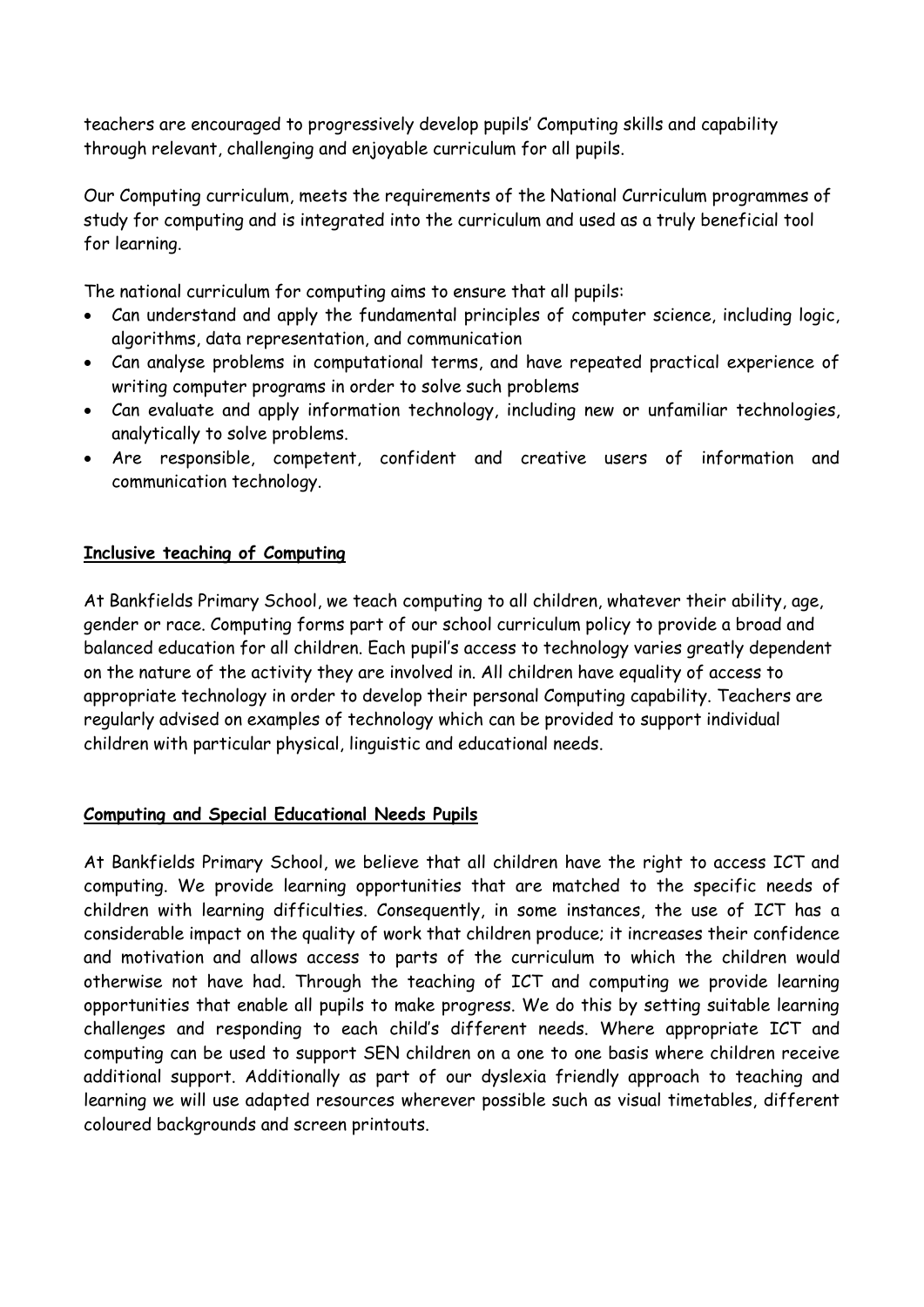#### **Objectives**  Computing in Foundation Stage

In the EYFS, opportunities for the use of technology are an integral part of each area of learning and the school ensures that children have access to this provision. It is important in the foundation stage to give children a broad, play-based experience of computing in a range of contexts, including outdoor play. ICT is not just about computers. Early years learning environments should feature ICT scenarios based on experience in the real world, such as in role play. Recording devices can support children to develop their communication skills. This is particular useful with children who have English as an additional language.

#### Computing in Key Stage 1

Key Stage 1 children are using a scheme of work which has been designed by the Computing leader and teachers from across school. The scheme of work ensures that by the end of Key Stage 1 pupils should be taught to:

- Understand what algorithms are, how they are implemented as programs on digital devices, and that programs execute by following a sequence of instructions.
- Write and test simple programs.
- Use logical reasoning to predict and computing the behaviour of simple programs.
- Organise, store, manipulate and retrieve data in a range of digital formats.
- Communicate safely and respectfully online, keeping personal information private, and recognise common uses of information technology beyond school.

#### Computing in Key Stage 2

Key Stage 2 children are using a scheme of work which has been designed by the Computing leader and teachers from across school. In order to create this scheme of work, the Computing lead consulted with a KS3 ICT specialist to design a curriculum which will give pupils the passion and basic ICT learning skills needed for KS3. The curriculum is linear and set out in the Computing key concept document, Computing whole-school key knowledge progression document and Computing individual long-term plans. The scheme of work ensures that by the end of Key Stage 2 pupils should be taught to:

- Design and write programs that accomplish specific goals, including controlling or simulating physical systems; solve problems by decomposing them into smaller parts.
- Use sequence, selection, and repetition in programs; work with variables and various forms of input and output; generate appropriate inputs and predicted outputs to test programs.
- Use logical reasoning to explain how a simple algorithm works and to detect and correct errors in algorithms and programs.
- Understand computer networks including the internet; how they can provide multiple services, such as the world-wide web; and the opportunities they offer for communication and collaboration.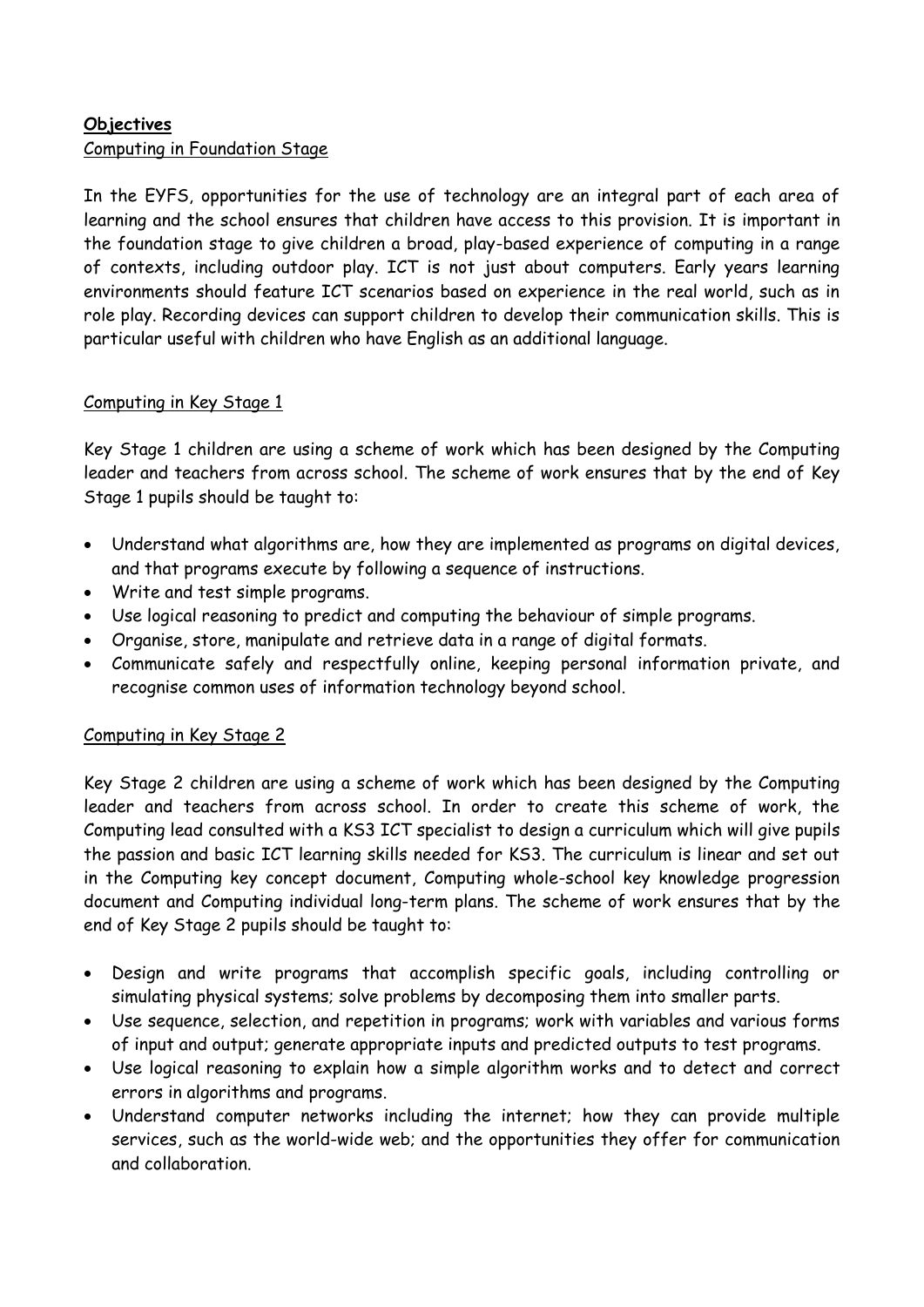- Describe how internet search engines find and store data; use search engines effectively; be discerning in evaluating digital content; respect individuals and intellectual property; use technology responsibly, securely and safely.
- Select, use and combine a variety of software (including internet services) on a range of digital devices to accomplish given goals, including collecting, analysing, evaluating and presenting data and information.

#### **Assessment and Monitoring of Computing**

Teachers regularly assess capability through observations and looking at completed work. Teachers assess mostly at the end of each unit of work. Judgments are formed through assessing the children's work in Computing by making informal judgements as we observe the children during lessons. Use of independent open ended tasks, provide opportunities for pupils to demonstrate capability in relation to the term's work. These are often evidenced in the class teachers' floor book half-termly or within the children's curriculum books.

Throughout the academic year, class teachers can use the supporting documentation to establish whether a child has achieved the curriculum intent.

The subject leader is responsible for monitoring the standard of the children's work and the quality of teaching in line with requirements from subject leader meetings, work analysis and lesson observations. The subject leader is also responsible for supporting colleagues in the teaching of computing, for being informed about current developments in the subject, and for providing a strategic lead and direction for the subject in the school. It is the responsibility of the subject leader to monitor the progress of Computing across the school with reference to specific action points outlined in the Computing action plan.

#### **Resources**

#### Hardware

At Bankfields, a range of resources are available, which successfully supports delivering the Computing curriculum and enables all learners to reach their full potential. We acknowledge the need to continually maintain, update and develop its resources and to make progress towards a consistent, compatible system by investing in resources that will effectively deliver the strands of the national curriculum and support the use of computing across the school. All classes have one computer or laptop in their room which is connected to the school network and gives access to school resources, software and the Internet. Each class has an Interactive Whiteboard which has replaced the traditional whiteboard. The children have access to a range of Computing equipment across school including desktop computers, laptops and iPads. All hardware appliances are audited each year and updated as hardware is changed or added. At Bankfields we have a commitment to renew equipment regularly to reflect current and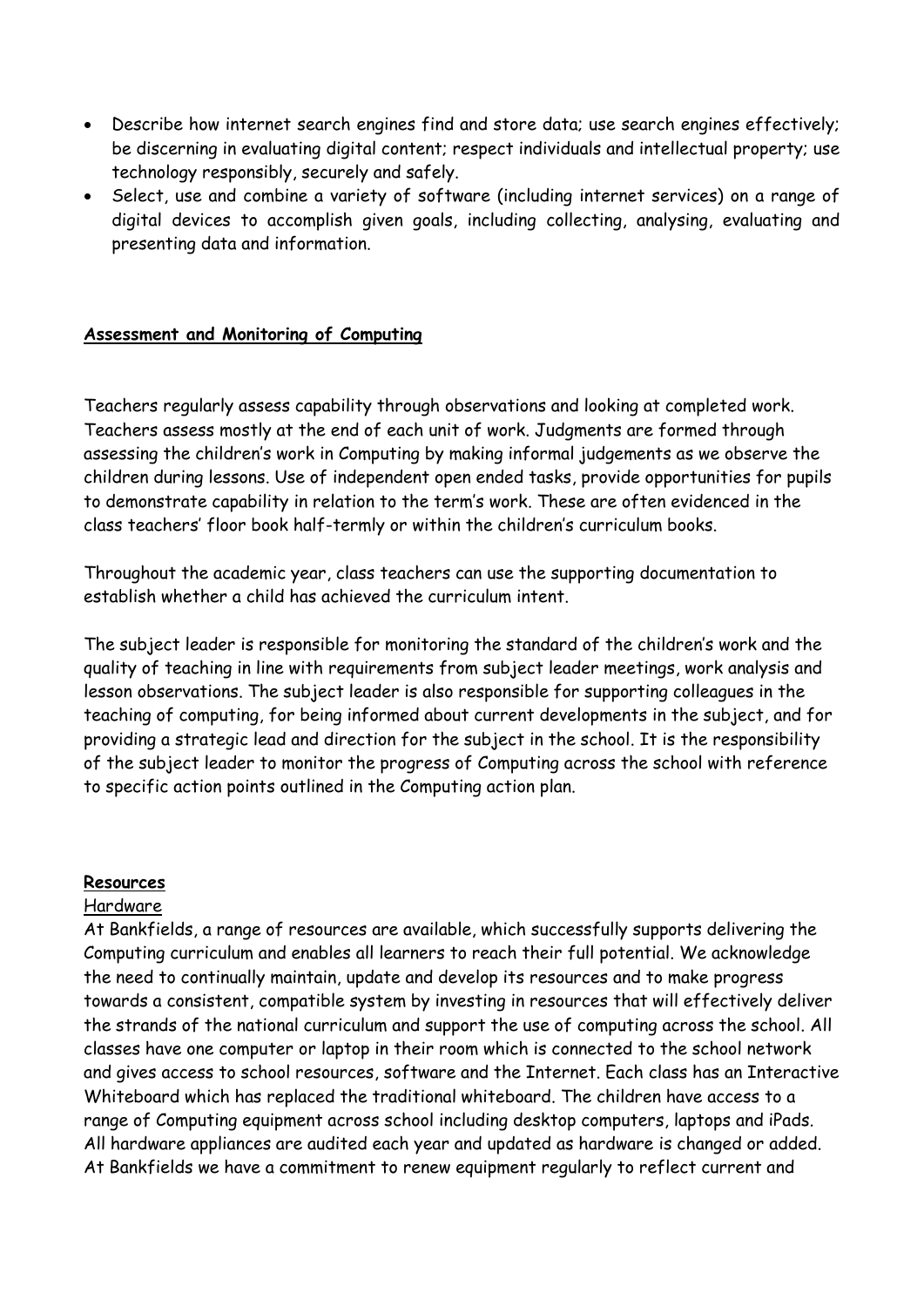developing technologies. Resources are suitably maintained and replenished when needed, which is overseen by the Computing Leader and ONEIT. Teachers are required to inform the computing coordinator of any faults as soon as they are noticed; these then, can be passed on to the relevant technical support. Resources, if not classroom based, are located in either computing suite.

#### Mobile Phones

The use of mobile phones and other digital devices by pupils in school is not permitted. Phones brought to school by pupils are done so at the owner's risk and are the responsibility of the pupil. Pupils who do bring phones into school, will be asked to take them to the school reception, where they will be securely stored until the end of the school day when they can be collected. The use of mobile phones by staff is only permitted when pupils are not present or in the staff room.

#### Interactive Whiteboards

Each class within school has an Interactive Whiteboard and teachers are monitored to ensure they are being used to their full potential. Where appropriate, lessons make use of digital resources and are interactive as to ensure that the children are fully stimulated and enthused.

#### Software

A wide-range of software is available on the network to suit the varied curriculum that we cover. There is a suitable selection of software available to facilitate the teaching of computing and create cross-curricular links.

#### **Roles (see 'Policy for the Safe use of ICT' also)**

#### Subject Leader of Computing

The subject leader is responsible for providing professional leadership and management of computing within the school. They will monitor standards to ensure high quality teaching, effective use of resources and improved standards of learning and achievement. This will include observation of lessons and monitoring of the pupils' work. To offer help and support to all members of staff (including teaching assistants) in their teaching, planning and assessment of computing. They will collect, analyse and distribute, where applicable, information relating to the subject to the relevant people. It is their responsibility to lead staff training on new initiatives; attend appropriate in-service training and keep staff up to date with relevant information and development; and keep parents informed and give them guidance on any relevant online safety issues.

#### Class Teachers

It is the responsibility of each class teacher to ensure that their class is taught all elements of the computing curriculum as set out in the National Curriculum programme of study; Key knowledge; and Key concepts grids. At Bankfields Primary School we set high expectations for our pupils and provide opportunities for all pupils to achieve, including girls and boys, pupils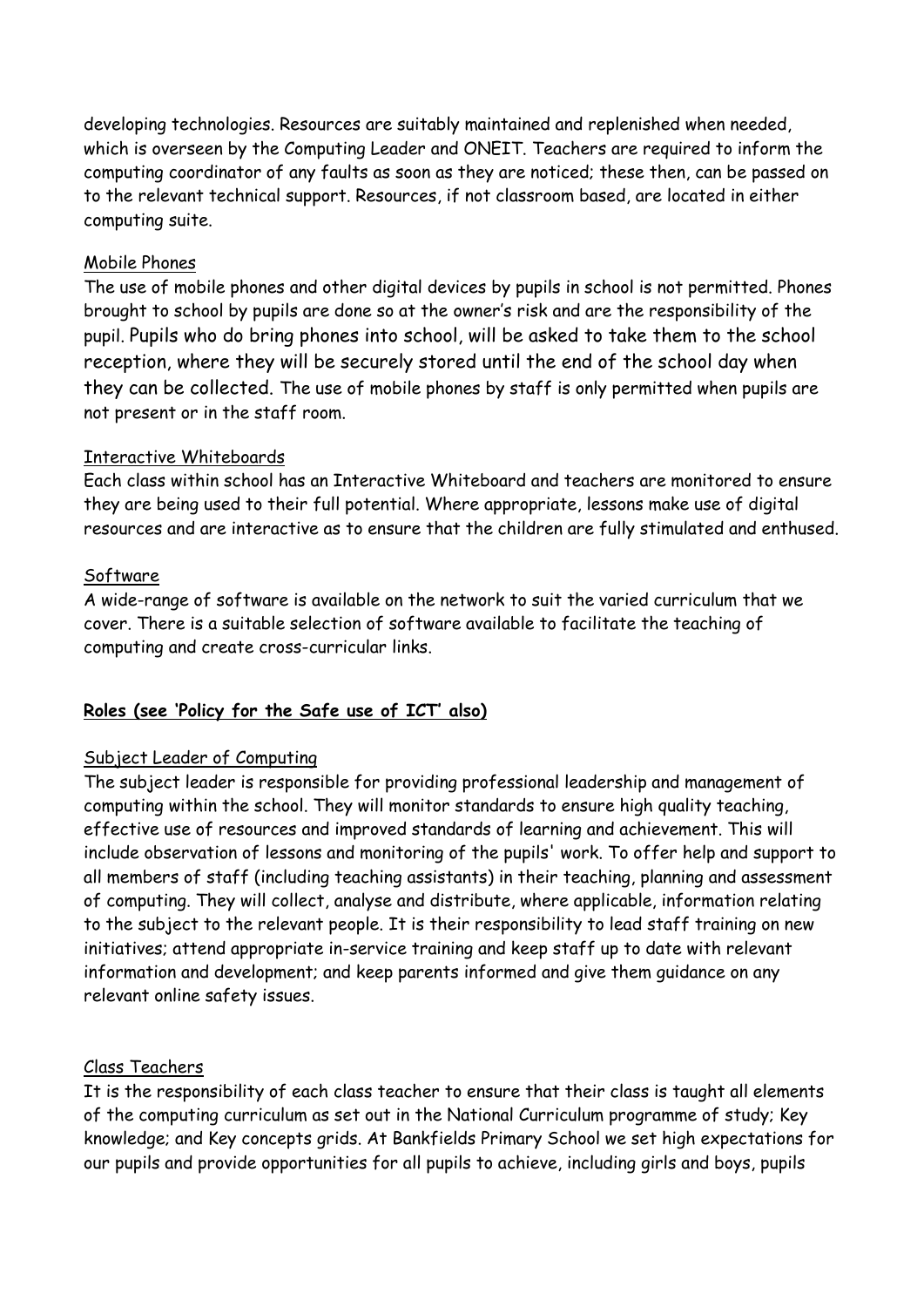with educational special needs, pupils with disabilities pupils from all social and cultural backgrounds making sure they are setting suitable targets for learning. The class teacher's role is a vital role in the development of computing throughout the school and will ensure continued progression in learning and understanding, ensuring they keep up to date assessment records, including through the use of 'floor books'.

#### Parental involvement

Parents are encouraged to support the implementation of ICT and computing where possible by encouraging use of computing skills at home during home-learning tasks and through the school website. They will be made aware of e-safety and encouraged to promote this at home.

#### **Training**

All staff, including managerial and administrative staff, receives support from the subject leader or technicians. At Bankfields Primary, the Computing subject leader will assess and address staff training needs as part of the annual development plan process or in response to individual needs and requests throughout the year. Individual teachers should attempt to continually develop their own skills and knowledge, identify their own needs and notify the coordinator. Teachers will be encouraged to use ICT to produce plans, reports, communications and teaching resources.

### **Online Safety**

The school has a Designated Computing and Online Safety Leader (M Kelly), who is responsible for reviewing and updating this policy. They work in collaboration with the Safeguarding Team and members of the SLT in order to ensure this policy meets the ever-changing issues relating to the internet and its safe use.

The Online Safety Policy has been written by the school, incorporating points from the Department for Education's (DfE) statutory guidance 'Keeping Children Safe in Education', its non-statutory guidance 'Teaching Online Safety in Schools' and a number of other carefully selected sources. The policy has been agreed by the leadership team and approved by the Governing Body. It will be reviewed regularly. Changes will be made immediately if technological or other developments require it.

#### **Role of Online Safety Lead**

- leads the Online Safety Group
- takes day to day responsibility for online safety issues and has a leading role in establishing and reviewing the school online safety policies/documents
- ensures that all staff are aware of the procedures that need to be followed in the event of an online safety incident taking place.
- provides training and advice for staff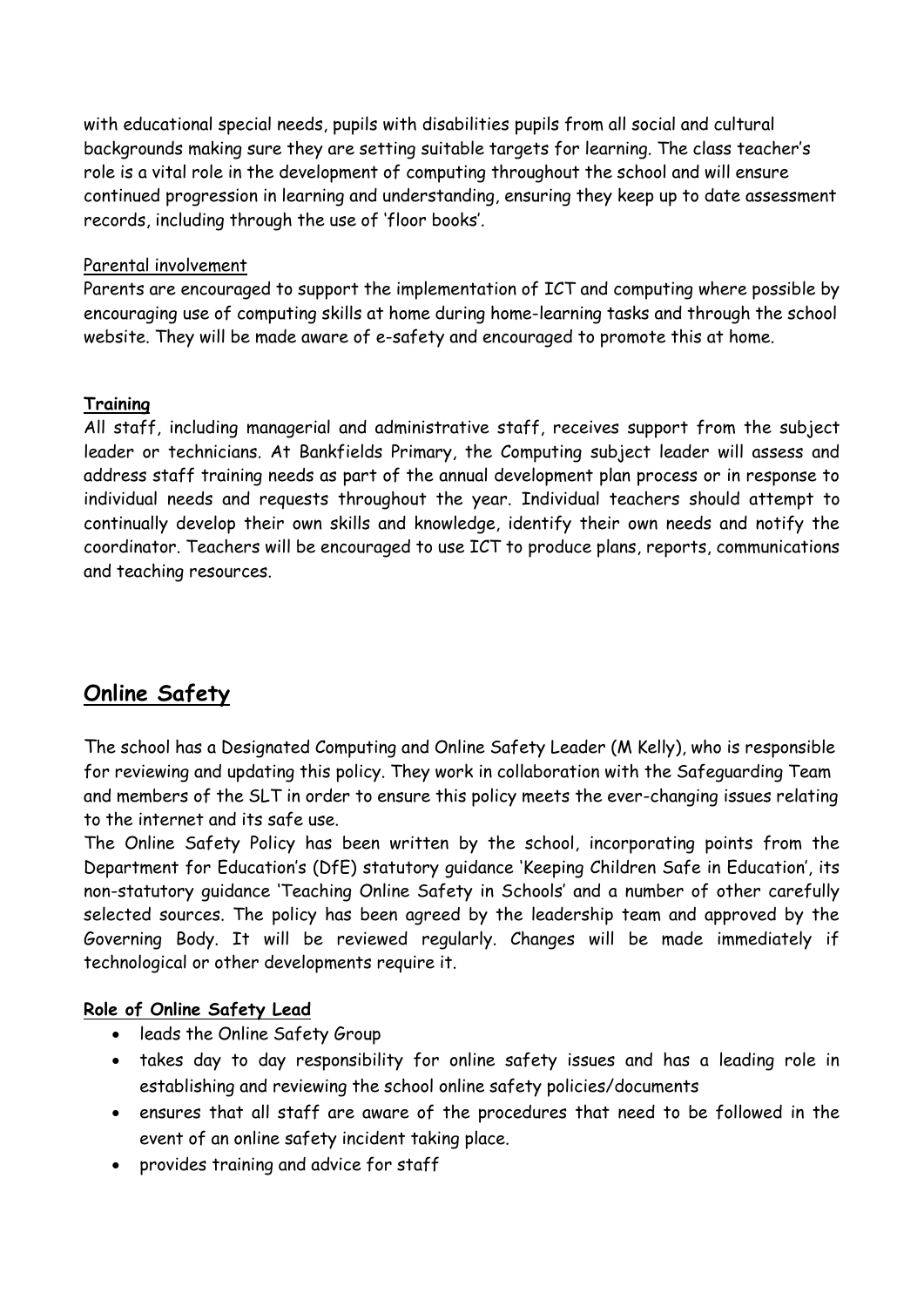- liaises with the Local Authority/MAT/relevant body
- liaises with school technical staff
- receives reports of online safety incidents on CPOMS
- reports regularly to Senior Leadership Team

#### **Our school aims to:**

- Have robust processes in place to ensure the online safety of pupils, staff, volunteers and governors
- Deliver an effective approach to online safety, which empowers us to protect and educate the whole school community in its use of technology, including mobile and smart technology (which we refer to as 'mobile phones')
- Establish clear mechanisms to identify, intervene and escalate an incident, where appropriate

#### **Our approach to online safety is based on addressing the following categories of risk:**

• Content: being exposed to illegal, inappropriate or harmful content, for example: pornography, fake news, racism, misogyny, self-harm, suicide, anti-Semitism, radicalisation and extremism.

• Contact: being subjected to harmful online interaction with other users; for example: peer to peer pressure, commercial advertising and adults posing as children or young adults with the intention to groom or exploit them for sexual, criminal, financial or other purposes.

• Conduct: personal online behaviour that increases the likelihood of, or causes, harm; for example, making, sending and receiving explicit images (e.g. consensual and non-consensual sharing of nudes and semi-nudes and/or pornography, sharing other explicit images and online bullying; and

• Commerce: risks such as online gambling, inappropriate advertising, phishing and or financial scams. If you feel your pupils, students or staff are at risk, please report it to the Anti-Phishing Working Group

#### **Online Safety Risks**

The Department for Education published an updated version of 'Keeping children safe in education' in 2021. It states the following:

 *Technology is a significant component in many safeguarding and wellbeing issues. Children are at risk of abuse online as well as face to face. In many cases abuse will take place concurrently via online channels and in daily life. Children can also abuse their peers online, this can take the form of abusive, harassing, and misogynistic messages, the non-consensual sharing of indecent images, especially around chat groups, and the sharing of abusive images and pornography, to those who do not want to receive such content.*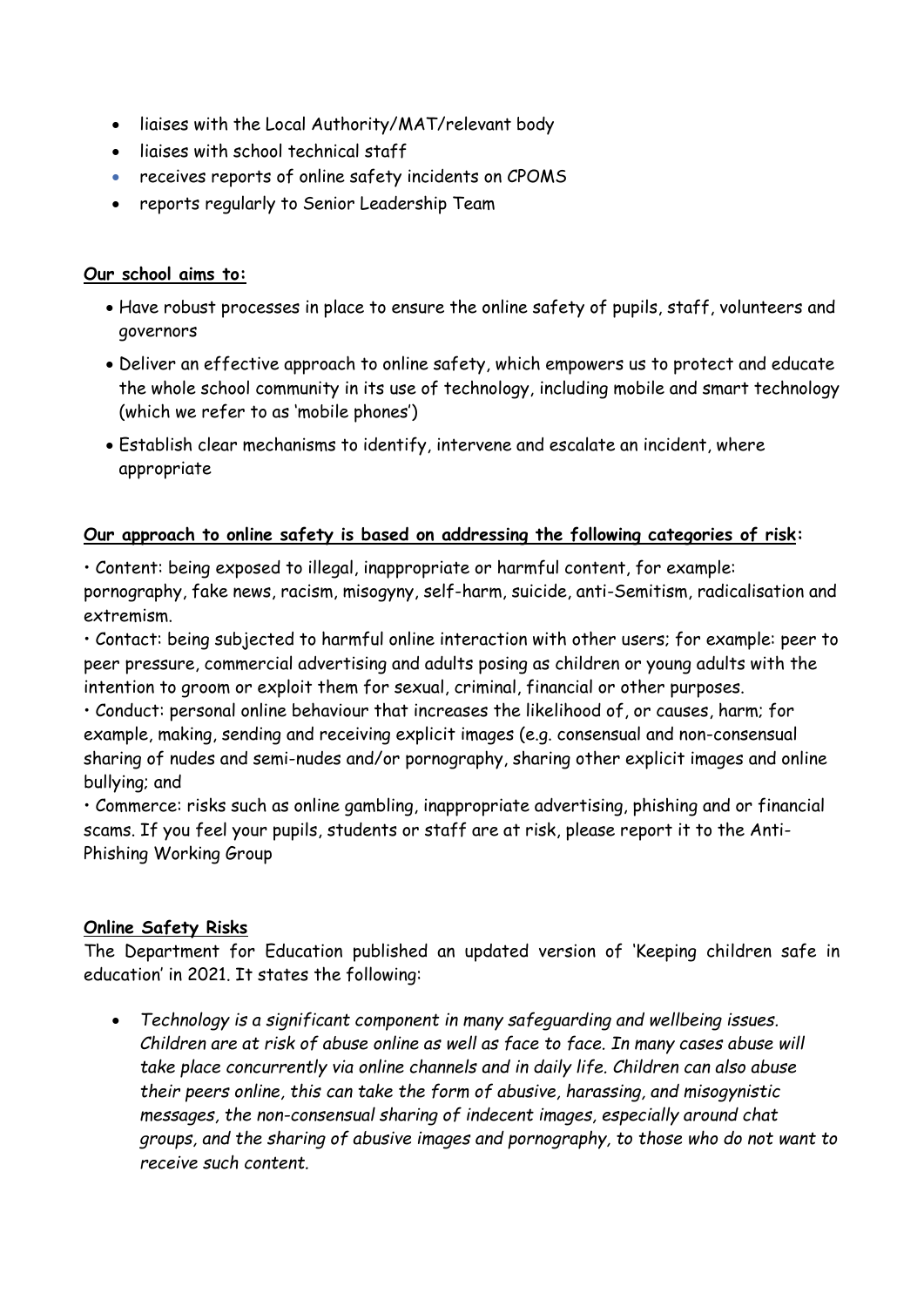- *An effective whole school and college approach to online safety empowers a school or college to protect and educate pupils, students, and staff in their use of technology and establishes mechanisms to identify, intervene in, and escalate any concerns where appropriate.*
- *The breadth of issues classified within online safety is considerable, but can be categorised into four areas of risk (content, contact, conduct and commerce)*
- *Schools and colleges should ensure online safety is a running and interrelated theme whilst devising and implementing policies and procedures. This will include considering how online safety is reflected as required in all relevant policies and considering online safety whilst planning the curriculum, any teacher training, the role and responsibilities of the designated safeguarding lead and any parental engagement.*
- *Resources that could support schools and colleges includes:*
- *DfE advice for schools: teaching online safety in schools;*
- *UK Council for Internet Safety (UKCIS)Education for a connected world; 32 guidance:*
- *UKCIS guidance: Sharing nudes and semi-nudes: advice for education settings working with children and young people;*
- *The UKCIS external visitors guidance will help schools and colleges to ensure the maximum impact of any online safety sessions delivered by external visitors;*
- *National Crime Agency's CEOP education programme: Thinkuknow;*
- *NSPCC Learning - Undertaking remote teaching safely during school closures*
- *PSHE - PSHE Association coronavirus hub*

The following sections of this policy address the above risks and the systems in place to reduce the risk both within school and for our children in their home lives.

#### **Filters and Monitoring**

Statutory guidance from the DfE dictates the following:

 *Governing bodies and proprietors should be doing all that they reasonably can to limit children's exposure to the above risks from the school's or college's IT system. As part of this process, governing bodies and proprietors should ensure their school or college has appropriate filters and monitoring systems in place. Governing bodies and proprietors should consider the age range of their children, the number of children, how often they access the IT system and the proportionality of costs vs risks.*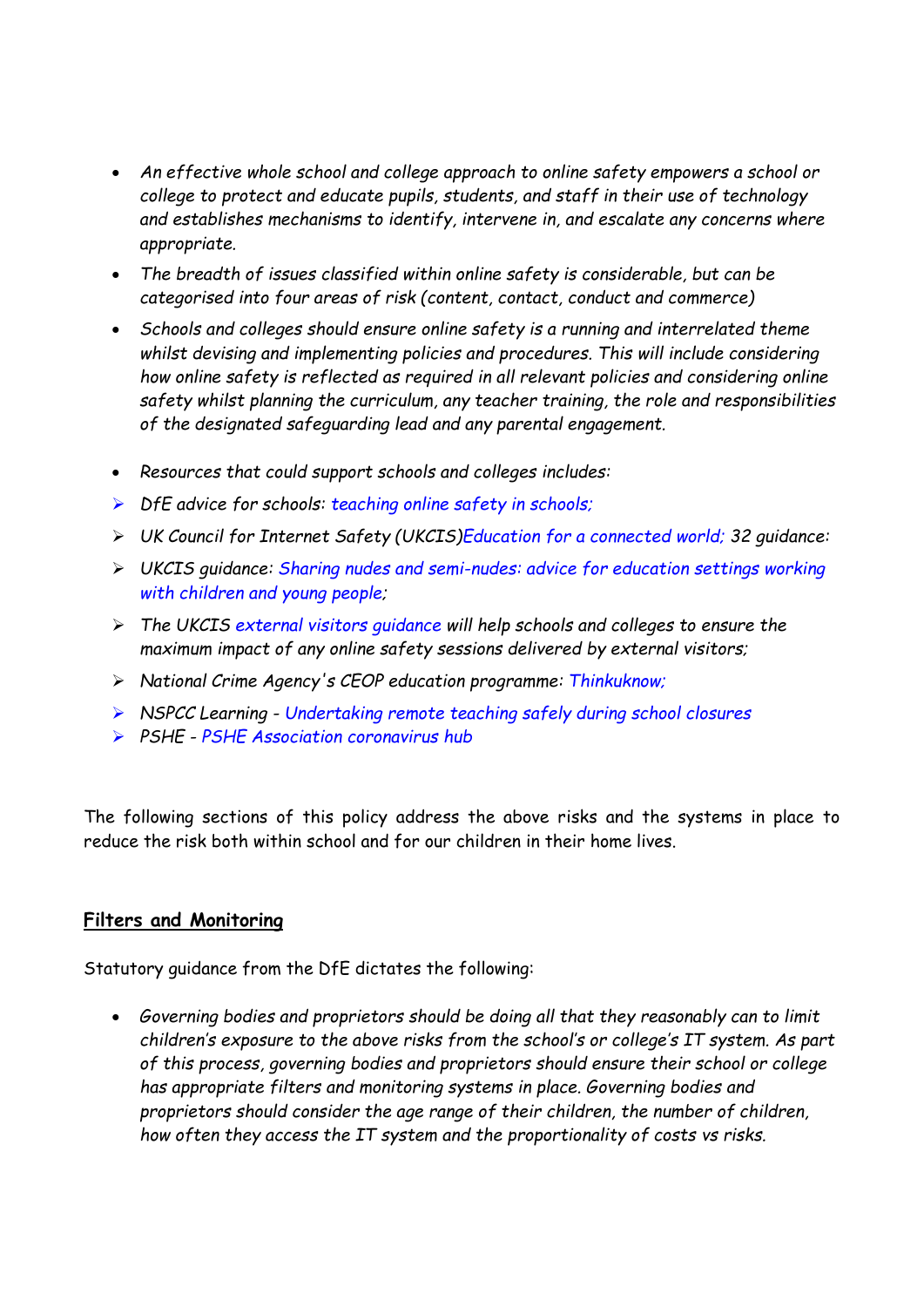*The appropriateness of any filters and monitoring systems are a matter for individual schools and colleges and will be informed in part, by the risk assessment required by the Prevent Duty. UK Safer Internet Centre: appropriate filtering and monitoring. 33 The UK Safer Internet Centre has published guidance as to what "appropriate" filtering and monitoring might look like:* 

The school's 10Mb broadband connection is provided by the Local Authority, which in turn links into the Northern Grid network and ultimately the National Education Network. The filters at each stage are extensive (Smoothwall) and include lists of illegal sites/inappropriate sites that cannot be accessed. It also allows open access and sharing of resources between educational establishments. This is updated and monitored by local authority staff. However, when dealing with the Internet there is never a failsafe way of blocking inappropriate content in all situations and therefore the school cannot take responsibility for these events when all reasonable steps outlined below have been taken. Use of the web through the LA link is monitored and traceable by the council network administrators. In addition to this, there is a consideration that children will inevitably access the Internet outside of school. We therefore aim to educate them about Internet safety, not simply to cover their eyes.

#### **Cyberbullying**

Cyber-bullying takes place online, such as through social networking sites, messaging apps or gaming sites. Like other forms of bullying, it is the repetitive, intentional harming of one person or group by another person or group, where the relationship involves an imbalance of power. (See also the school behaviour policy.)

To help prevent cyber-bullying, we will ensure that pupils understand what it is and what to do if they become aware of it happening to them or others. We will ensure that pupils know how they can report any incidents and are encouraged to do so, including where they are a witness rather than the victim.

The school will actively discuss cyber-bullying with pupils, explaining the reasons why it occurs, the forms it may take and what the consequences can be.

Teaching staff are also encouraged to find opportunities to use aspects of the curriculum to cover cyber-bullying. This includes PSHRE, and other subjects where appropriate.

All staff, governors and volunteers (where appropriate) receive training on cyber-bullying, its impact and ways to support pupils, as part of safeguarding training. The school also sends information/leaflets on cyber-bullying to parents so that they are aware of the signs, how to report it and how they can support children who may be affected.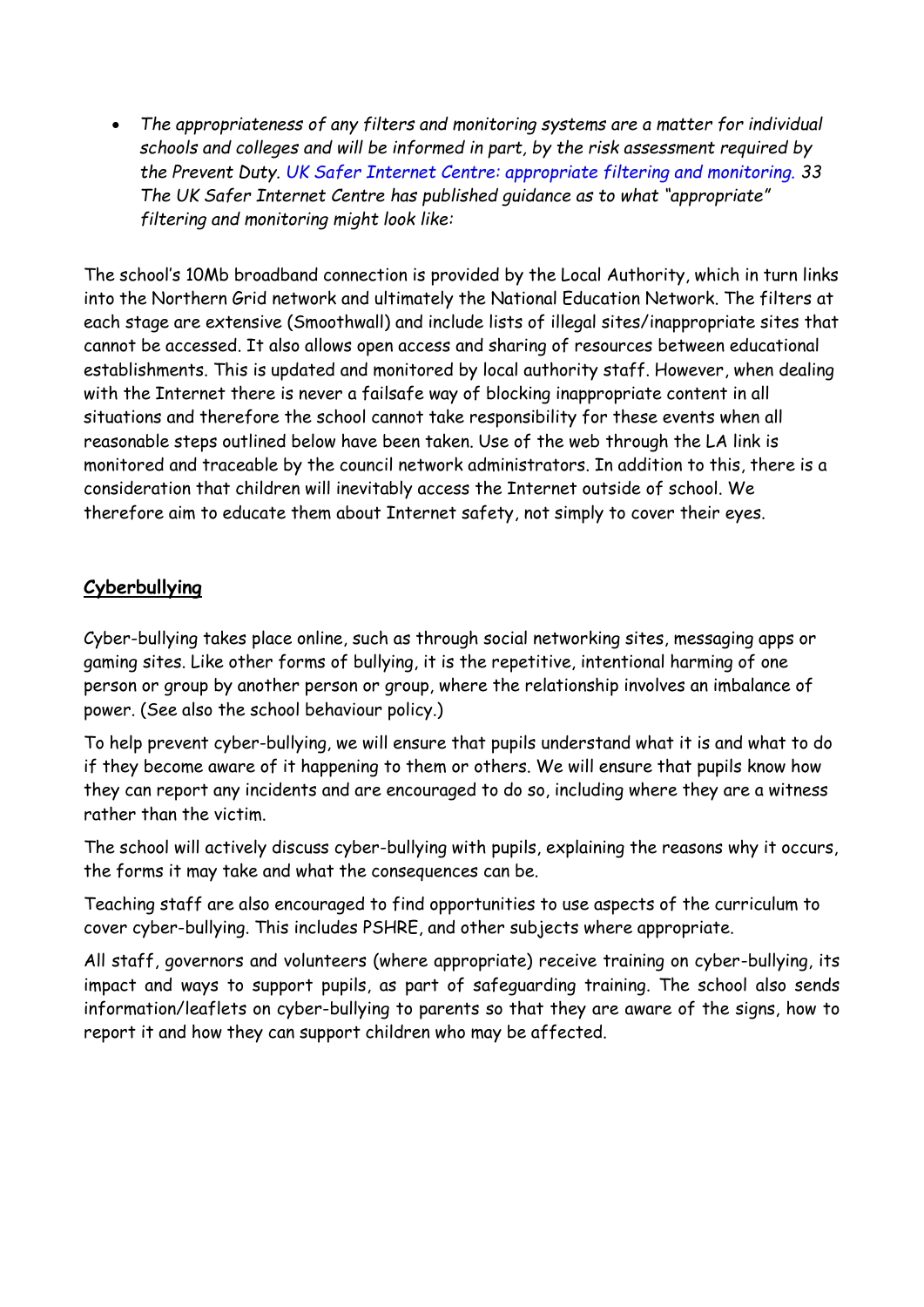#### **Online Safety Education & Training**

Whilst regulation and technical solutions are very important, their use must be balanced by educating users of potential Online Safety risks as well as how to develop safe and responsible behaviours to minimise them, wherever and whenever they go online.

#### *Online Safety education will be provided in the following ways:*

#### **Online Safety Training for Staff and Governors**

At Bankfields Primary School we ensure that all teaching and non-teaching staff can recognise and are aware of Online Safety issues. All staff take responsibility for promoting online safety. They are directed to relevant websites to help support their understanding of these issues. All members of staff are also aware of the documents and policies which have to be updated throughout each year and where their actions need to be monitored and logged (see managing online safety). During each September, each member of staff reviews the policies for both online safety and acceptable use and they also review the statements which underpin their Acceptable Use Agreement and Staff Behaviour Policy.

#### **Online Safety Training for Parents**

The school understands that everyone has a role to play in empowering children to stay safe while they enjoy new technologies, just as it is everyone's responsibility to keep children safe in the non-digital world.

For these reasons, the school provides opportunities for parents/carers to receive online safety education and information (e.g. via the school website, Facebook and Parent Mail) to enable them to better understand the issues surrounding new technologies and to help them support their children in developing good online safety behaviour. Parents also receive an upto-date 'Online Safety Guide for Parents' that has been produced by the school. We also arrange for our parents to receive copies of the 'Digital Parenting' magazine (published by Vodafone and ordered from Parentzone) which covers current and relevant issues linked to the use of internet use when these are published.

#### **E-Safety**

An Online Safety (e-Safety) curriculum will be established in computing and PSRHE sessions, and embedded throughout the whole school, to raise awareness regarding the importance of safe and responsible internet use amongst pupils, and teach children how to minimise the risk when working on the internet. All children will be regularly informed on how to use the internet safely, covering both safe school and home use.

Children will have the opportunities discuss various e-safety procedures, they will be reminded of online safety messages; including the need to protect personal information, consider the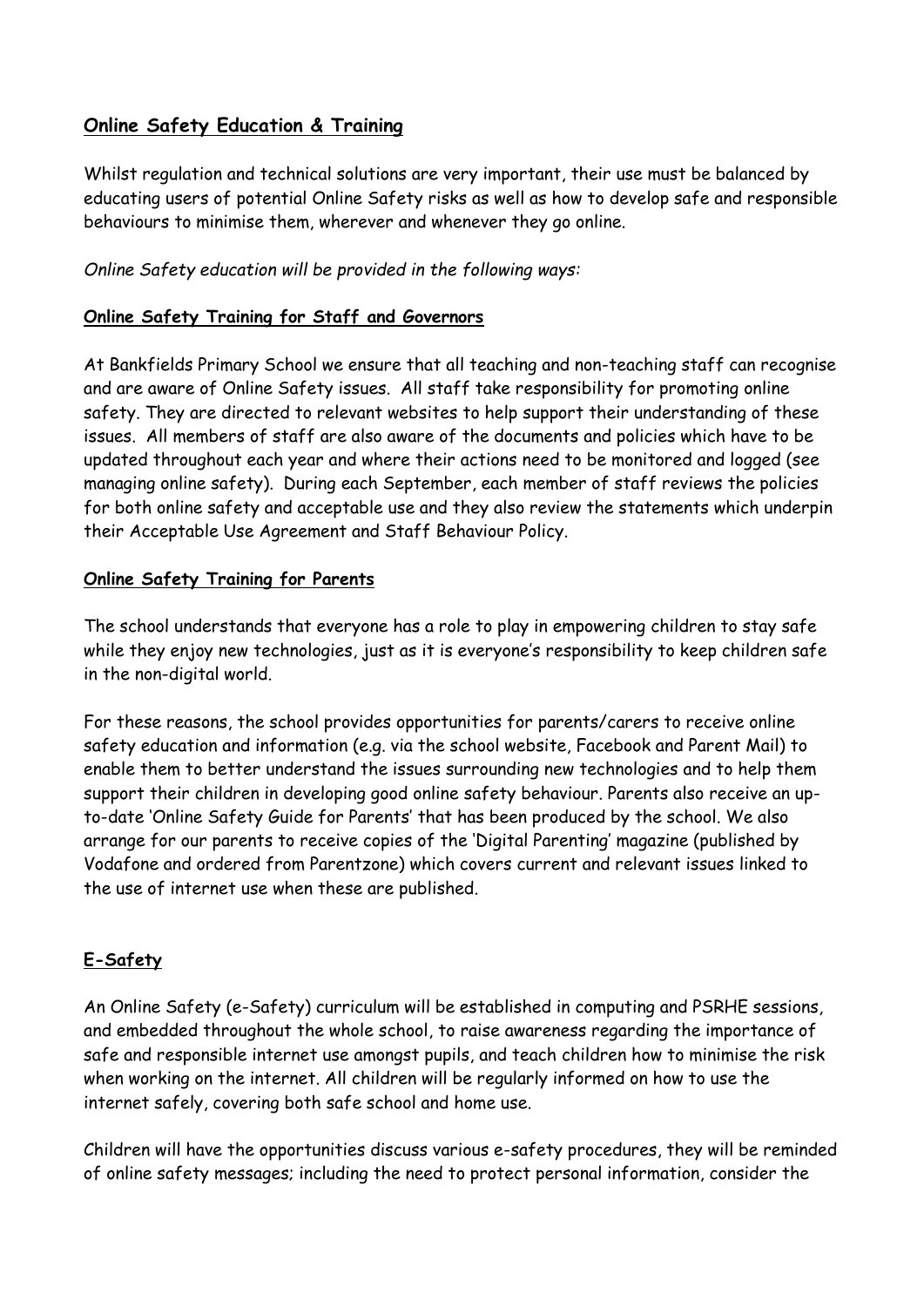consequences their actions may have on others, the need to check the accuracy and validity of information they use and the need to respect and acknowledge ownership of digital materials. They will also be taught how to use a range of age-appropriate online tools in a safe and effective way. Staff will ensure that they model safe and responsible behaviour in their own use of technology during lessons.

Children will be made aware of where to seek advice or help if they experience problems when using the Internet and related technologies. If a teacher suspects an E-safety issues within the school they should ensure that this is reported immediately to the ICT coordinator and head teacher.

#### **Social Networking**

The computing curriculum aims to teach children how to: use technology safely, respectfully and responsibly; recognise acceptable/unacceptable behaviour; identify a range of ways to report concerns about content and contact. In order to achieve this aim, teachers must ensure children are aware of the risks of social networking and e-communications.

Children will be prohibited from using any social network websites/apps or personal email addresses in school. Although children are restricted from using social networking in school, it is important that staff are aware children may use these services outside of school. Children should be encouraged to report to parents/teachers any attempts by people who they don't know to contact them or if any bullying and threatening behaviour is directed towards them. Any issues that are reported must be passed on to the class teacher and Head Teacher immediately. Children will be taught to never give out their email address in a public setting (virtual or real), or to divulge personal details in public Internet spaces. This will be reinforced whenever the Internet is used through continued verbal reference and visual reminders.

#### **Dealing with exposure to inappropriate materials: content, contact and conduct Guidance to staff**

If you suspect or are told about a content, contact or conduct, including cyber-bullying, incident, follow the protocol outlined below:

#### **Mobile Phones**

- Ask the pupil to show you the mobile phone.
- Note clearly everything on the screen relating to an inappropriate text message or image, to include the date, time and names.
- Make a transcript of a spoken message, again record date, times and names
- Tell the pupil to save the message/image (if appropriate).
- Go with the pupil and see the Head teacher, or in her absence, a member of the Senior Leadership Team.

#### **Computers**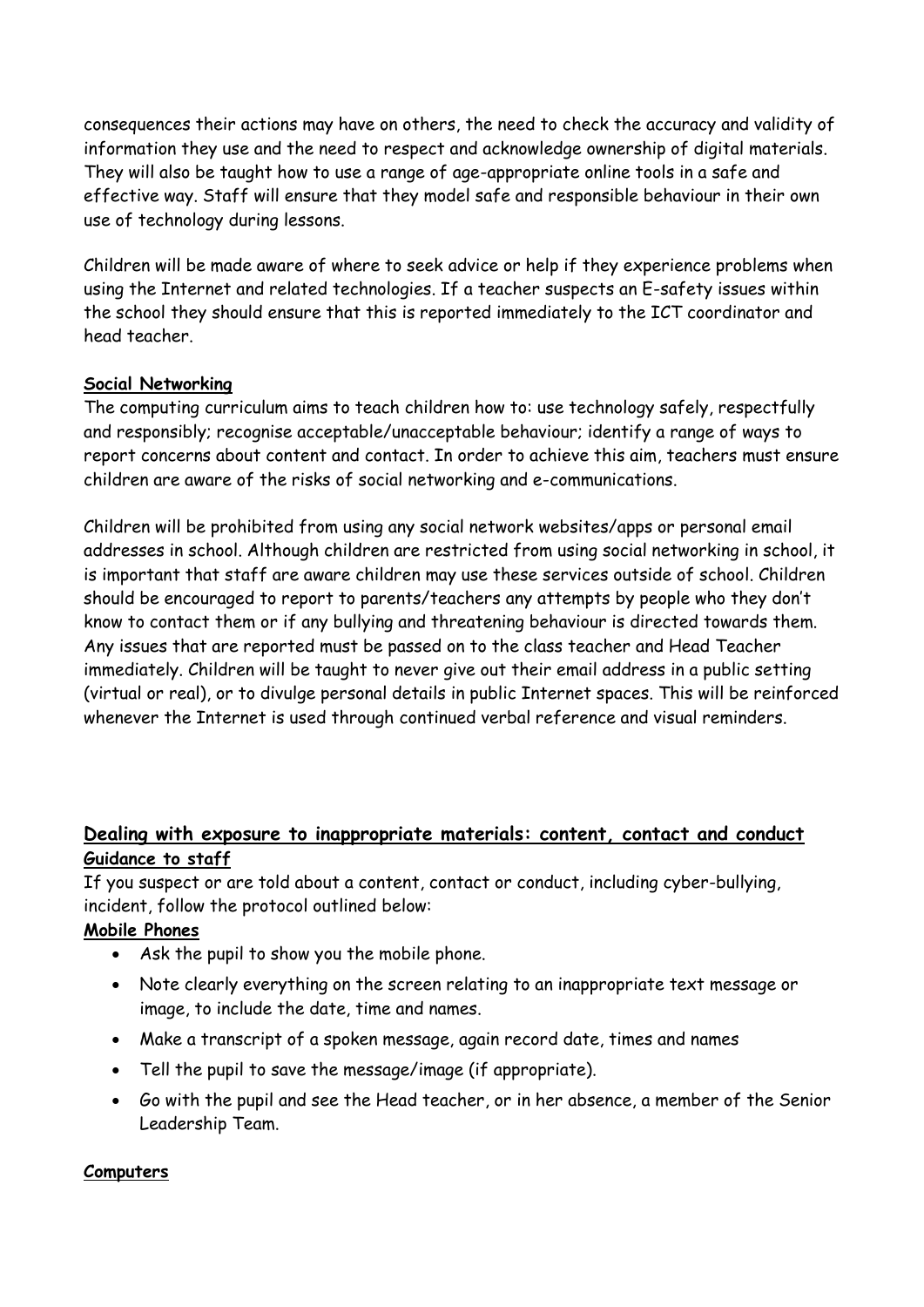- Ask the pupil to get up on-screen the material in question (if this is not possible the child could tell you how to find it on the screen and the website they were working within).
- Ask the pupil to save the material (if appropriate).
- Print off the offending material as a record (cyberbullying).
- Make sure you have got all pages in the right order and that there are no omissions.
- Normal procedures to interview pupils and to take statements will then be followed particularly if a child protection issue is presented.

#### **Guidance for Pupils**

- If you believe you or someone else is the victim of cyber-bullying, you must speak to an adult as soon as possible. This person could be a parent/guardian, a teacher or your headteacher.
- Do not answer abusive messages but log and report them.
- Do not delete anything until it has been shown to your teacher, parents/guardian or the headteacher (even if it is upsetting, the material is important evidence which may need to be used later as proof of cyber-bullying).
- Do not share personal IT details.
- Never reply to abusive e-mails, messages or texts.
- Never reply to someone you do not know.

#### **Guidance for Parents**

It is vital that parents and the school work together to ensure that all pupils are aware of the serious consequences of getting involved in anything that might be seen to be cyberbullying:

- Parents can help by making sure their child understands the school's policy and, above all, how seriously Bankfields Primary School takes incidents of cyber-bullying.
- Parents should also explain to their sons or daughters legal issues relating to cyberbullying.
- If parents believe their child is the victim of cyber-bullying, they should save the offending material (if need be by saving an offensive text on their or their child's mobile phone) and make sure they have all relevant information before deleting anything.
- Parents should contact the Head teacher as soon as possible. A meeting can then be arranged, which may involve other relevant members of staff.

#### **If any teacher, pupil or parent suspects that any of our children are at heightened risk of exposure to inappropriate use of the internet, they should inform the Designated Safeguarding Leads as a priority.**

#### **Online Safety at home**

In line with the school's approach to all aspects of safeguarding, parental engagement is considered essential in ensuring children are safe online. The school believes that parents are